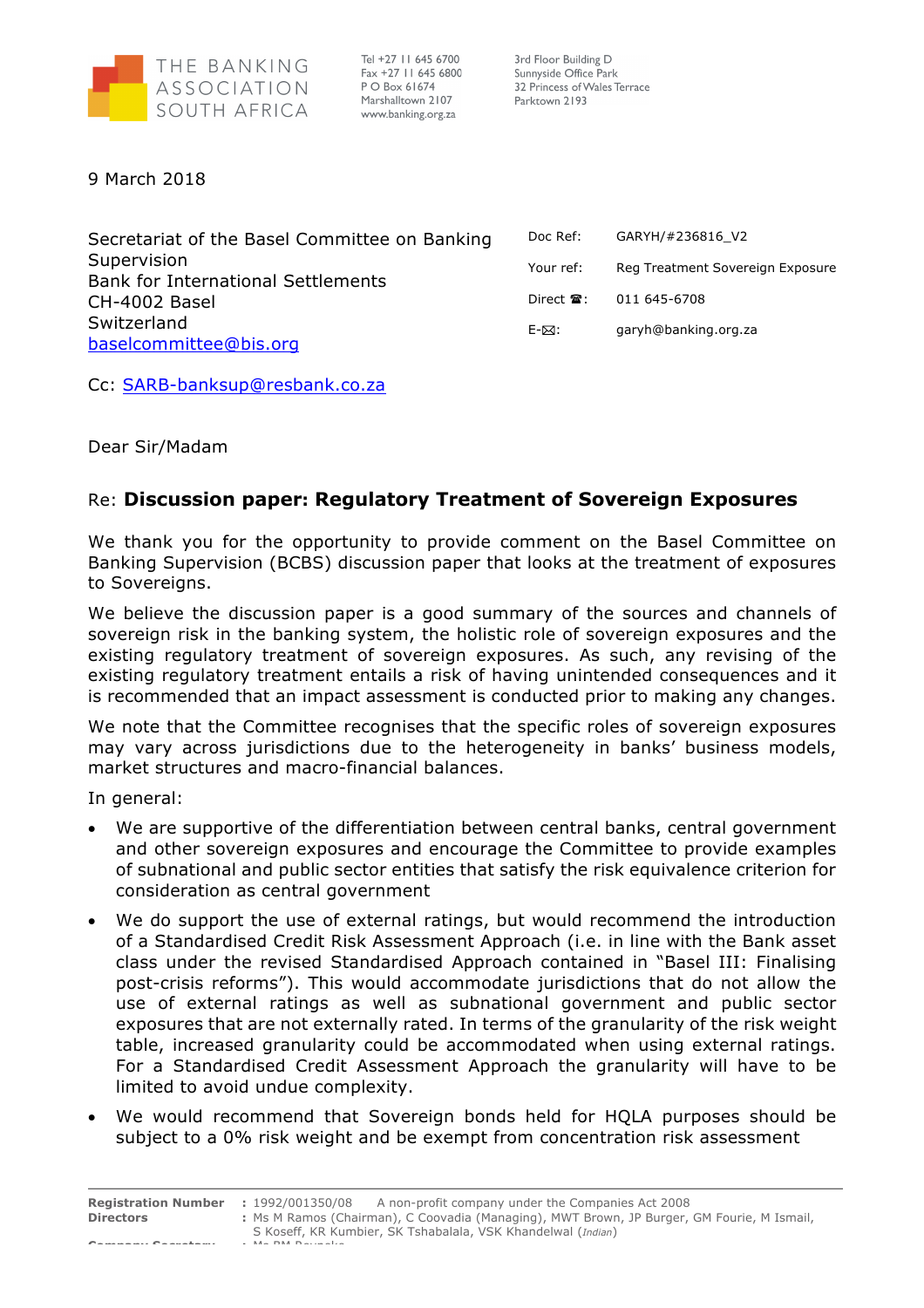- We do support risk weights that differentiate by at least: external rating agency ratings, local vs. foreign currency – where this may not be reflected in separate rating agency ratings, and entity type. We do prefer a more granular set, closer to that included in table 4.
- We acknowledge that the low default nature of sovereign exposures makes it difficult to model risk parameters (i.e. PDs and LGDs), but consider the removal of the Internal Ratings Based Approach in its entirety as unnecessary. The models employed by banks are equivalent to those employed by Rating Agencies in their rank ordering of sovereign entities. The issue lies with the calibration of the risk parameters and as such we wish to recommend the introduction of PD and LGD floors and/or ranges as means of ensuring appropriate capitalisation for the credit risk.
- Asset classification as set out in the document needs to be clarified in a "*developing economy scenario"* as:
	- $\triangleright$  We are not sure that the distinction between central bank and central Government is clear enough or if even necessary?
	- $\triangleright$  We would not recommend a distinction between central banks that target exchange rate stability vs. where this is not the case.
	- $\triangleright$  We do agree that there is a difference between local and foreign currency assets to central banks.

| No.            | Question                                     | <b>Response</b>                                |
|----------------|----------------------------------------------|------------------------------------------------|
| Q1             | there any additional sources and<br>Are      | In the South African domestic market,          |
|                | channels of sovereign risk in the banking    | there is a risk in illiquid syndicated or      |
|                | system that are relevant to, and that should | bilateral loans provided to state-owned        |
|                | be captured in, the prudential regulatory    | enterprises (SOEs) entities supported by       |
|                | treatment of sovereign exposures?            | explicit financial guarantees from the         |
|                |                                              | sovereign.                                     |
| Q <sub>2</sub> | Are there additional roles of sovereign      | In addition to tradable bonds and bilateral    |
|                | exposures in financial markets and the       | lending, contingent lending (Guarantees)       |
|                | broader economy that are of relevance to     | assist in supporting entities such<br>as       |
|                | the prudential regulatory treatment of       | Public-Sector<br>Entities<br>(PSEs)<br>or      |
|                | sovereign exposures?                         | Renewable Energy projects.                     |
|                |                                              | There are also IPRE deals backed by            |
|                |                                              | government leases.                             |
|                |                                              | We believe Export Credit Agencies (ECAs)       |
|                |                                              | represent another role of sovereign            |
|                |                                              | exposures in the financial markets. ECAs       |
|                |                                              | are critical in supporting export and          |
|                |                                              | infrastructure<br>financing<br>in<br>high-risk |

Please see our response to the specific questions below: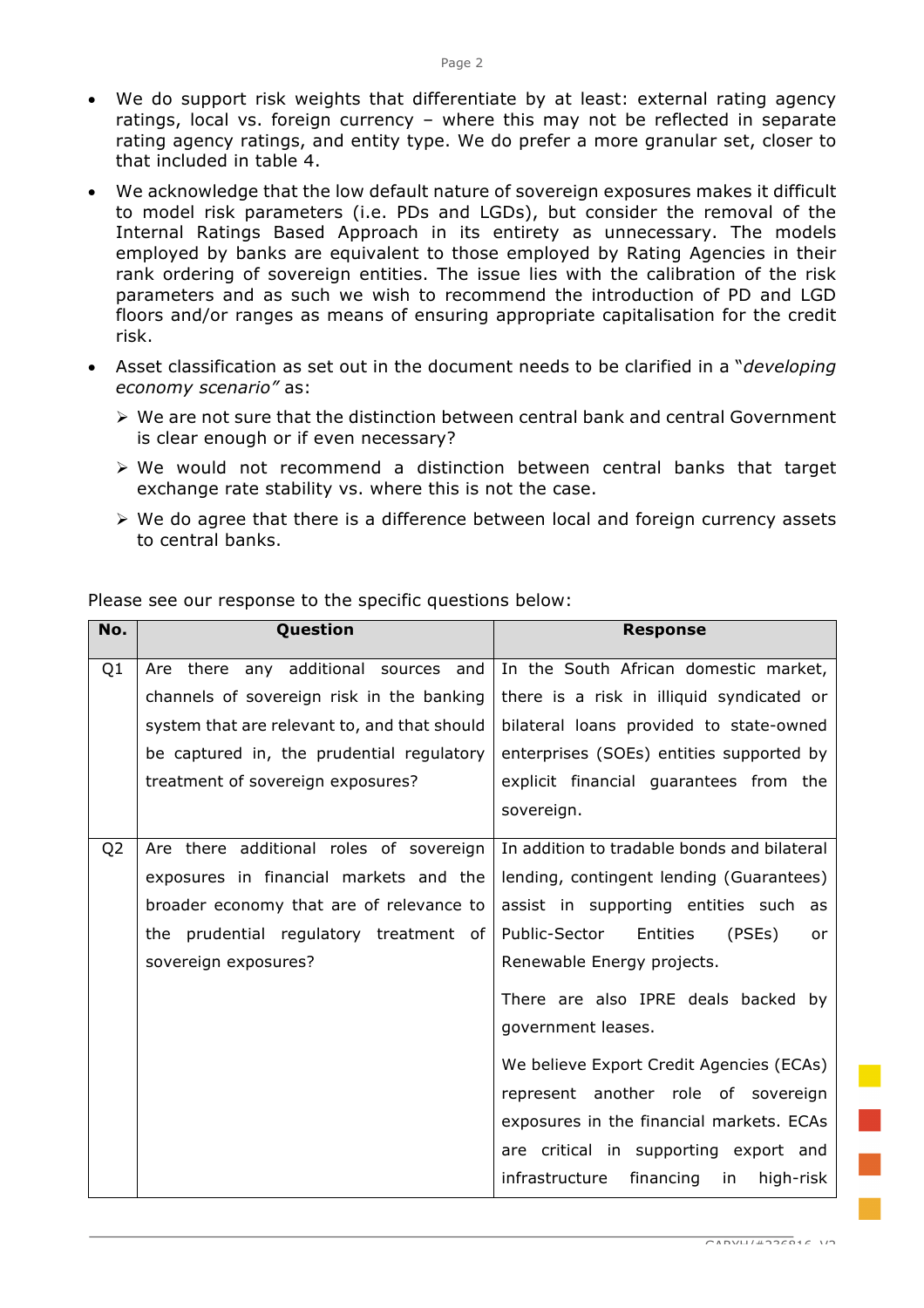| Q <sub>3</sub> | What are your views on the potential                                                                                                                                                                                                                        | jurisdictions. This effectively transforms<br>the risk faced by banks in part or in whole<br>(i.e. either<br>through Transfer<br>&<br>Convertibility<br>Risk<br>cover<br>full<br>or<br>Commercial Risk cover) to that of<br>sovereign risk.<br>Agree with the addition of different                                                                                                                                                                                                                                                                                                                                                                                                                                                                                                                                                                                                                            |
|----------------|-------------------------------------------------------------------------------------------------------------------------------------------------------------------------------------------------------------------------------------------------------------|----------------------------------------------------------------------------------------------------------------------------------------------------------------------------------------------------------------------------------------------------------------------------------------------------------------------------------------------------------------------------------------------------------------------------------------------------------------------------------------------------------------------------------------------------------------------------------------------------------------------------------------------------------------------------------------------------------------------------------------------------------------------------------------------------------------------------------------------------------------------------------------------------------------|
|                | definition of sovereign exposures?                                                                                                                                                                                                                          | sovereign entities into the definition. The<br>term "support" needs to be defined more<br>clearly, to incorporate the difference<br>between implicit and explicit support.<br>It would be beneficial if the definition of<br>"other" sovereign entities has further<br>clarity i.e. - specifically; does this include<br>provincial Government and Public Sector<br>Enterprises?                                                                                                                                                                                                                                                                                                                                                                                                                                                                                                                               |
| Q4             | Do you agree that the definition of domestic<br>sovereign exposures should be based on<br>both the currency denomination of the<br>exposure and the currency denomination of<br>the funding? How would such a definition be<br>operationalised in practice? | Agree, the concern is however that there<br>will be an impact on both the operations<br>and systems of all banks including source<br>systems and risk consolidation engines.<br>Funding sources are fungible particularly<br>when a bank operates a central treasury<br>function across multiple currencies, and<br>as such is difficult to define domestic-<br>currency sovereign based on the currency<br>of the exposure as well as the funding.<br>the<br>definition<br>We<br>recommend<br>of<br>domestic-currency sovereign exposures<br>based<br>denomination<br>of the<br>on<br>be<br>exposure as well as the assertion that the<br>bank has raised funding (through both<br>capital and non-capital instruments) in<br>same currency equal to or greater than<br>the sovereign exposure in question. We<br>believe this should adequately address<br>any foreign exchange risk from such<br>exposures. |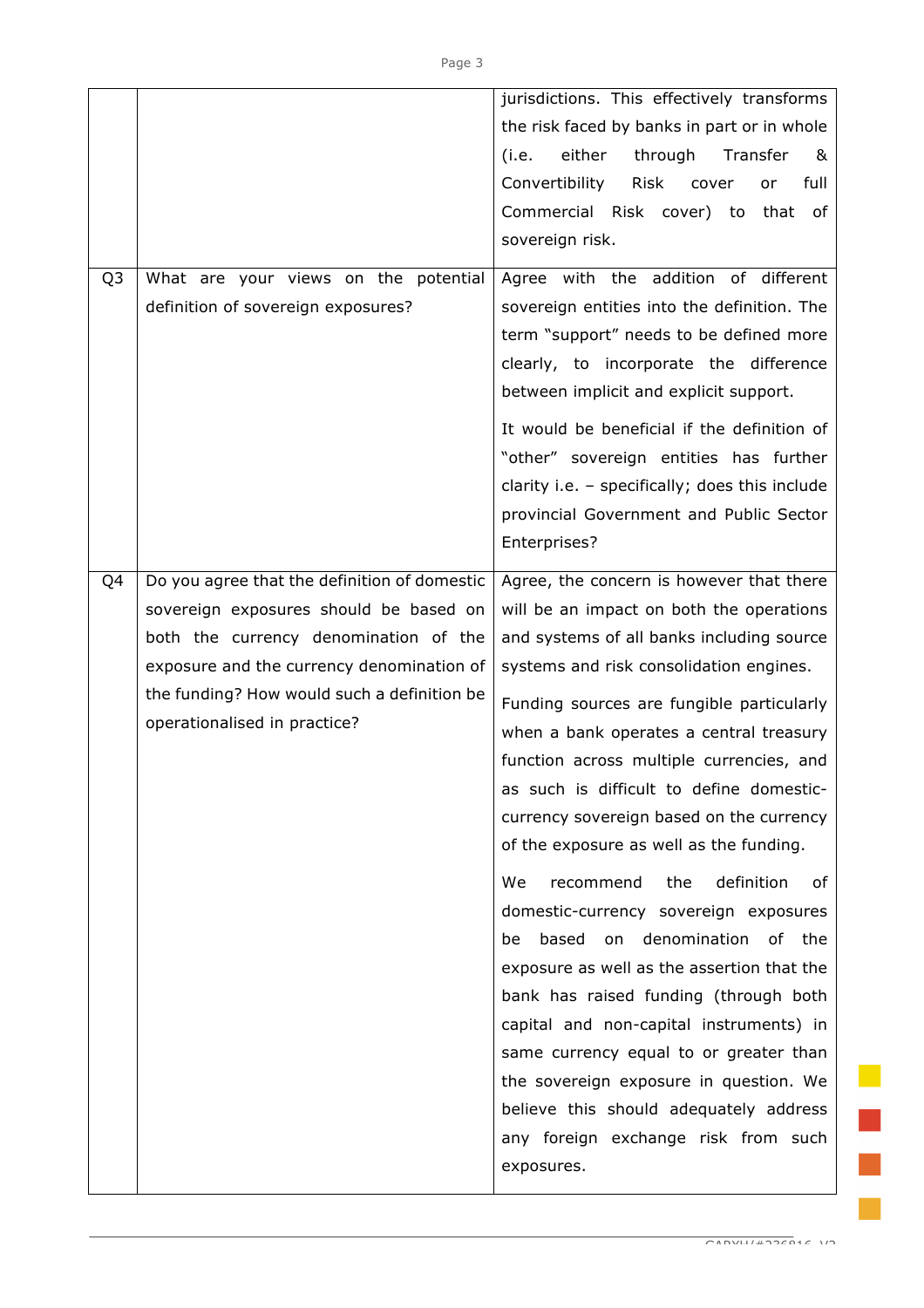| Q5 | Do you agree with the potential relative      | The ability to differentiate between a                |
|----|-----------------------------------------------|-------------------------------------------------------|
|    | rank ordering of different sovereign entities | central government and central bank on                |
|    | and with the principle of a potential risk    | domestic currency exposures<br>is<br>a a              |
|    | equivalence criteria for treating certain     | concern. The "support criteria" needs to              |
|    | non-central government exposures<br>as        | differentiate between implicit and explicit           |
|    | central government exposures? Do you          | support.                                              |
|    | have any comments on the criteria?            |                                                       |
| Q6 | Do you agree that capital requirements for    | Although it may be difficult, we would like           |
|    | sovereign exposures cannot be modelled        | to draw a distinction between model                   |
|    | robustly, and that such exposures should be   | development and calibration. In this                  |
|    | subject to a standardised<br>approach         | respect we subscribe to the<br>EBAs                   |
|    | treatment as a result?                        | Guidelines<br>PD -<br><b>LGD</b><br>Estimation,<br>on |
|    |                                               | Estimation, and Treatment Defaulted                   |
|    |                                               | Exposures in which it defines the two as              |
|    |                                               | follows:                                              |
|    |                                               | .Model development is the process that                |
|    |                                               | risk<br>differentiation.<br>leads<br>to<br>It<br>is i |
|    |                                               | commonly referred to by banks as rating               |
|    |                                               | a counterparty, rank ordering, scoring,               |
|    |                                               | producing a "uncalibrated PD". Rank                   |
|    |                                               | ordering is taking a number of risk                   |
|    |                                               | indicators as inputs and giving ordinal               |
|    |                                               | discrimination buckets into which obligors            |
|    |                                               | placed<br>according<br>their<br>to<br>are             |
|    |                                               | characteristics. This can be obligor-                 |
|    |                                               |                                                       |
|    |                                               | specific risk drivers as well as risk drivers         |
|    |                                               | closely related to the cycle.                         |
|    |                                               | .Calibration is the part of the process that          |
|    |                                               | leads to risk quantification. Typically, this         |
|    |                                               | compares the outcome of the Model                     |
|    |                                               | Development phase with observed default               |
|    |                                               | rates and translates it into a "final PD".            |
|    |                                               | The models employed by banks can                      |
|    |                                               | appropriately differentiate risk amongst              |
|    |                                               | various sovereign exposures as these                  |
|    |                                               | models are equivalent to those employed               |
|    |                                               | by eligible External Credit Assessment                |
|    |                                               | Institutions<br>(ECAIs).<br>We<br>note<br>the         |
|    |                                               |                                                       |

e<br>1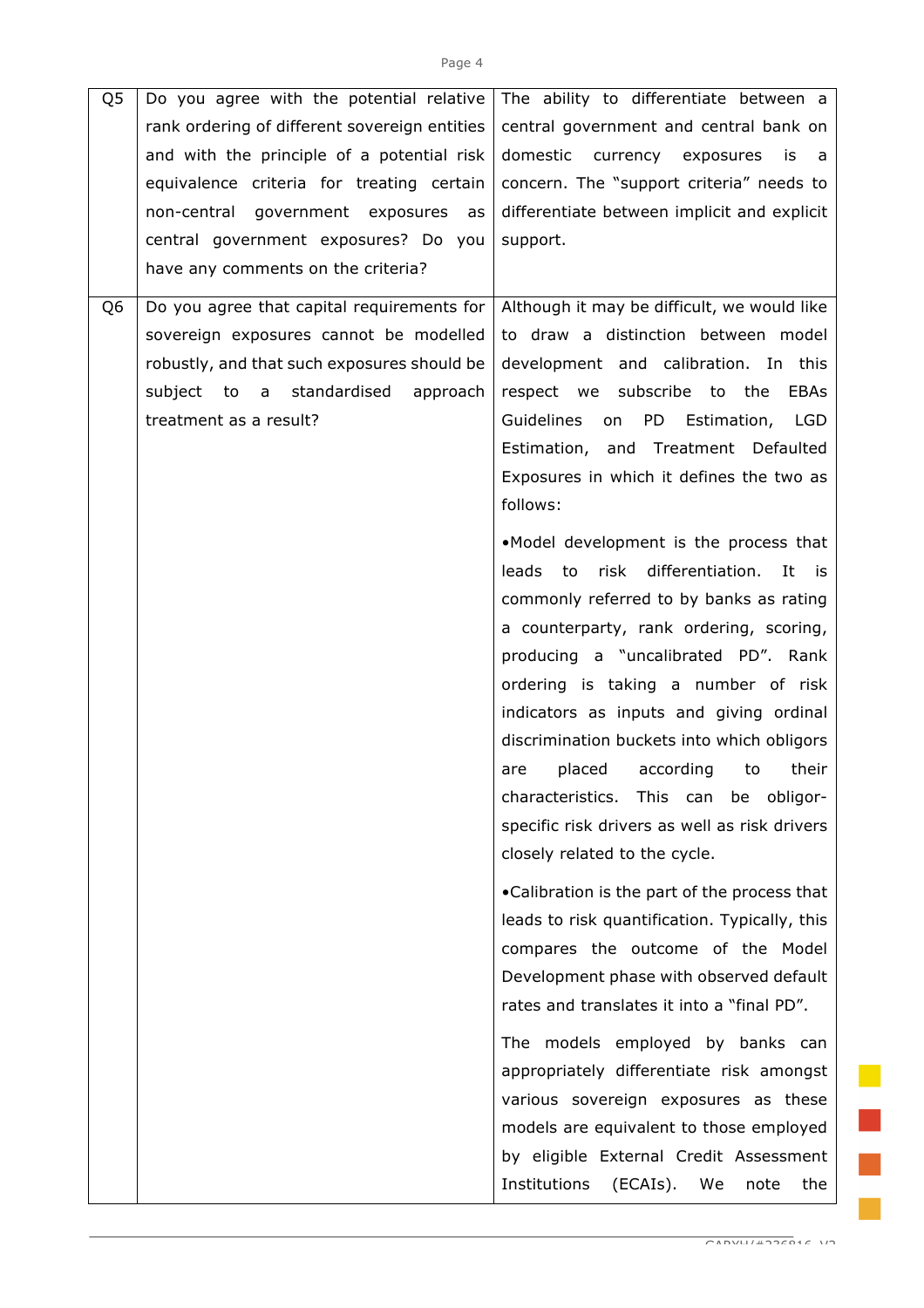|    |                                                                                                                                                                                                                                                                                                                                                                                                                                                                                              | Committee's continued<br>use<br>of ECAI<br>ratings under the Standardised Approach<br>and thus view the disallowances of the<br>Rating Based<br>Internal<br>Approach as<br>somewhat prejudicial. We think the use<br>of IRB approach could be considered, but                                                                                                                                                                                                                                                                                    |
|----|----------------------------------------------------------------------------------------------------------------------------------------------------------------------------------------------------------------------------------------------------------------------------------------------------------------------------------------------------------------------------------------------------------------------------------------------------------------------------------------------|--------------------------------------------------------------------------------------------------------------------------------------------------------------------------------------------------------------------------------------------------------------------------------------------------------------------------------------------------------------------------------------------------------------------------------------------------------------------------------------------------------------------------------------------------|
|    |                                                                                                                                                                                                                                                                                                                                                                                                                                                                                              | with a more focused calibration of the risk<br>through the introduction of PD and LGD<br>floors and/or ranges. We believe this<br>approach to be consistent with the<br>Committee's approach to low default<br>portfolios, as per its recent publication<br>"Basel III: Finalising post-crisis reforms".                                                                                                                                                                                                                                         |
| Q7 | What are<br>your views about how<br>a<br>standardised<br>approach<br>treatment<br>for<br>sovereign exposures should be designed<br>and calibrated? How should such an<br>approach balance simplicity, comparability<br>and risk sensitivity? Are there any holistic<br>considerations<br>which<br>could<br>justify<br>a<br>differentiated treatment across different<br>types of sovereign entities, including the<br>relative treatment of central bank and<br>central government exposures | .Design - Consider the difference<br>between local-currency versus foreign-<br>currency external ratings, especially<br>differ.<br>where<br>these<br>Also,<br>the<br>differentiation between liquid tradable<br>exposures versus illiquid exposures can<br>be considered.<br><b>•Calibration</b><br>Existing<br>default<br>$\overline{\phantom{a}}$<br>experience and loss rates from sovereign<br>default<br>studies<br>be<br>used<br>can<br>as<br>benchmarks.<br>.Risk Sensitivity - Support<br>the<br>introduction of more granular<br>rating |
| Q8 | What<br>could<br>specific<br>role<br>non-rating<br>indicators play in determining sovereign<br>exposure risk weights in the potential<br>standardised approach?                                                                                                                                                                                                                                                                                                                              | buckets, in<br>particularly<br>for<br>non-<br>investment grade exposures.<br>Type of product - the liquidity and<br>tradability of an exposure may contribute<br>in determining the risk-weighting of a<br>product. For example, there may be more<br>options for a bank in an event of negative<br>risk mitigation or stress to manage a<br>highly liquid sovereign bond exposure<br>versus an illiquid bilateral loan to a<br>sovereign.                                                                                                       |

i<br>Li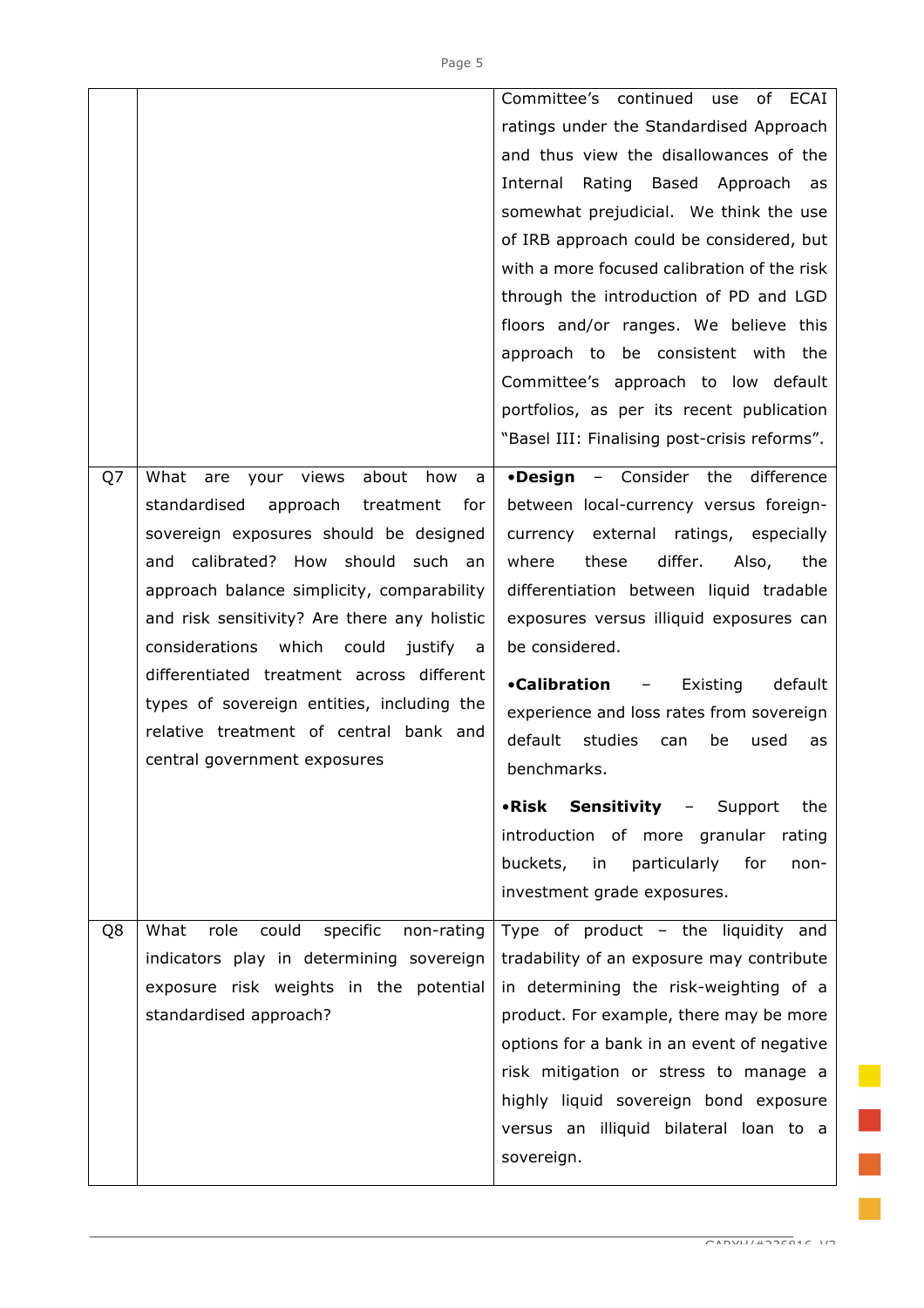|    |                                             | It would be good to get an understanding      |
|----|---------------------------------------------|-----------------------------------------------|
|    |                                             | of how the Committee calibrated the           |
|    |                                             | proposed Risk Weights?                        |
| Q9 | What are your views regarding the potential | It is important to consider the banking       |
|    | marginal risk weight add-on approach for    | sovereign nexus when penalizing<br>for        |
|    | mitigating sovereign concentration risk? Do | concentration risk especially when the        |
|    | you have any views on the potential design, | bank is acting as a shock absorber for        |
|    | granularity and calibration of such an      | Consideration<br>stress.<br>for<br>sovereign  |
|    | approach?                                   | developing markets is also important as       |
|    |                                             | there may only be one source of HQLA. In      |
|    |                                             | jurisdiction where banks run inherently       |
|    |                                             | concentration<br>higher<br>risks,<br>the      |
|    |                                             | assessment of how to incorporate the risk     |
|    |                                             | should be carefully considered as to not      |
|    |                                             | over compensate in both the RWA add-on        |
|    |                                             | and a higher capital adequacy.                |
|    |                                             | We feel that the introduction of a marginal   |
|    |                                             | weight<br>add-on<br>risk<br>approach<br>for   |
|    |                                             | mitigating sovereign concentration risk       |
|    |                                             | could be problematic for international        |
|    |                                             | banking groups operating in emerging          |
|    |                                             | markets.                                      |
|    |                                             | This is due to the significant liquid asset   |
|    |                                             | minimum<br>cash<br>and<br>reserving           |
|    |                                             | requirements imposed by these markets,        |
|    |                                             | many of whom are not yet compliant with       |
|    |                                             | the Committee's latest standards (e.g.        |
|    |                                             | Nigeria with 30% of local currency deposit    |
|    |                                             | base to be held in central government         |
|    |                                             | debt securities and an additional 22.5% to    |
|    |                                             | be placed with the Central Bank). The         |
|    |                                             | marginal risk weight add-on approach          |
|    |                                             | international<br>would<br>lead<br>banks<br>to |
|    |                                             | reducing their "discretionary" exposures      |
|    |                                             | to central banks and central governments      |
|    |                                             | much of which is the form of FX hedges        |
|    |                                             | used by the central banks to manage their     |

÷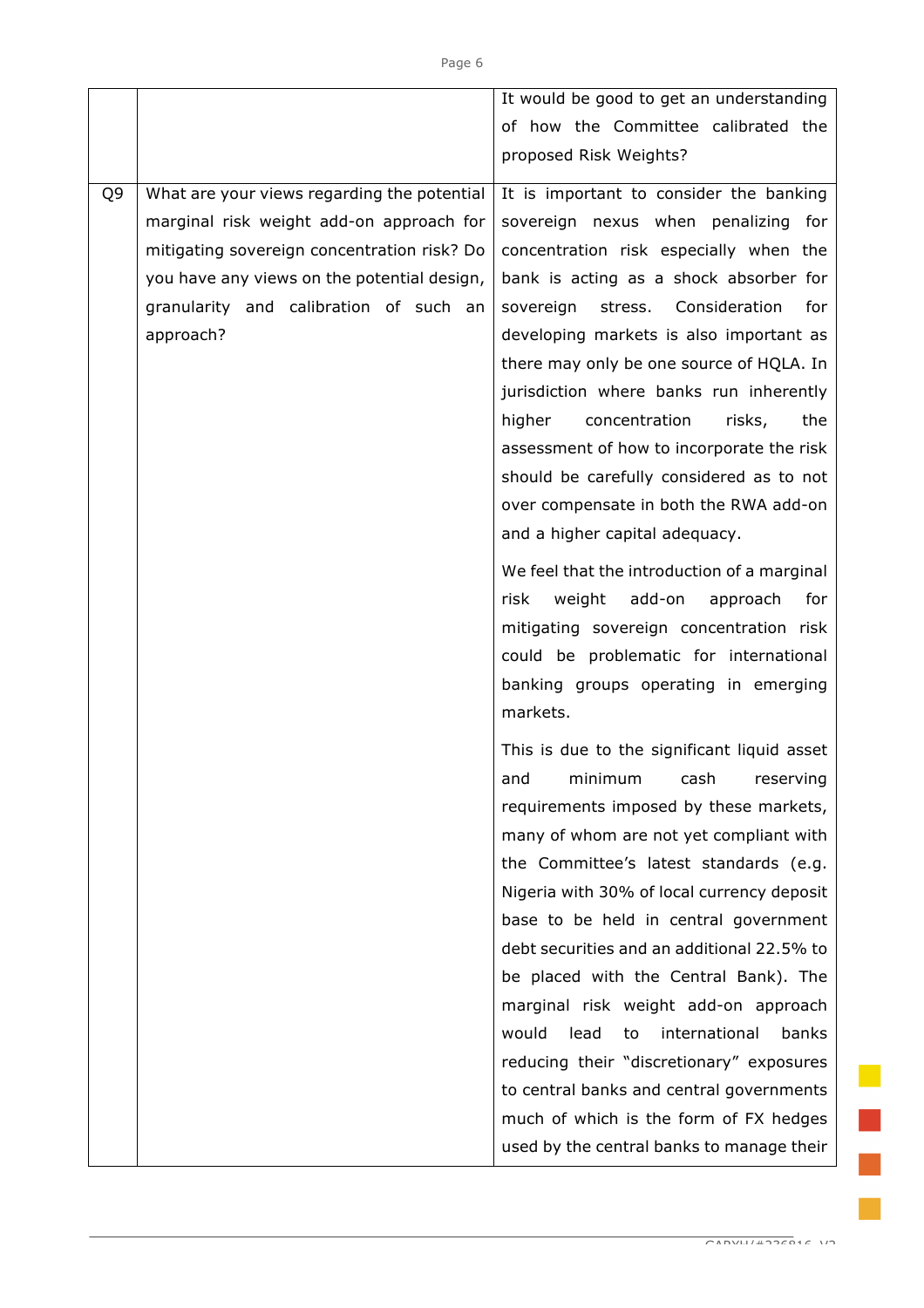|     |                                                  | exchange rates in line with their monetary      |
|-----|--------------------------------------------------|-------------------------------------------------|
|     |                                                  | policy.                                         |
| Q10 | What are current market practices related        | We do not see instances in which it would       |
|     | haircuts<br>for<br>sovereign<br>repo-style<br>to | be appropriate to apply a zero % haircut,       |
|     | transactions? Do you believe that the            | however, The South African Reserve Bank         |
|     | current repo-style discretion to apply a         | makes available a local currency repo           |
|     | haircut of zero should be removed from the       | collateralized<br>facility<br>by<br>central     |
|     | credit risk mitigation framework?                | government debt at a haircut of between         |
|     |                                                  | 1% - 3.5%. The local interbank repo             |
|     |                                                  | haircut<br>market<br>applies<br>no<br>when      |
|     |                                                  | collateralized by local currency central        |
|     |                                                  | government debt. This treatment varies          |
|     |                                                  | across other emerging markets on the            |
|     |                                                  | continent (e.g. Central Bank of Nigeria         |
|     |                                                  | applies a haircut of between 3% - 5%            |
|     |                                                  | whereas the Nigerian interbank market           |
|     |                                                  | applies a haircut of between 10% - 20%).        |
|     |                                                  | Thus we recommend that the Committee            |
|     |                                                  | retain the national discretion to apply a       |
|     |                                                  | of<br>for<br>haircut<br>repo-style<br>zero      |
|     |                                                  | transactions given the varied approach          |
|     |                                                  | different<br>markets<br>and<br>across           |
|     |                                                  | potential<br>negative<br>consequently<br>the    |
|     |                                                  | impact on the liquidity thereof.                |
| Q11 | Do you have any comments on the potential        | A standardised stress testing guidance          |
|     | Pillar 2 guidance on sovereign exposures?        | note would be useful.                           |
|     | Is there a need for additional guidance?         |                                                 |
| Q12 | Do you have any comments on the potential        | We find the proposed add-on approach to         |
|     | disclosure<br>Pillar<br>3<br>requirements<br>for | deal with concentration risk concerns, the      |
|     | sovereign exposures? Is there a need for         | Pillar<br>2<br>items<br>the<br>suggested<br>and |
|     | additional disclosure requirements?              | suggested Pillar 3 disclosure requirements      |
|     |                                                  | to be a good starting point for discussions     |
|     |                                                  | on how to strengthen risk management            |
|     |                                                  | and disclosure practices.                       |
|     |                                                  | We recommend the Committee provide              |
|     |                                                  | additional clarity and guidance in respect      |
|     |                                                  | of the Pillar 3 templates contained in the      |
|     |                                                  | Committee's<br>annex, particularly<br>with      |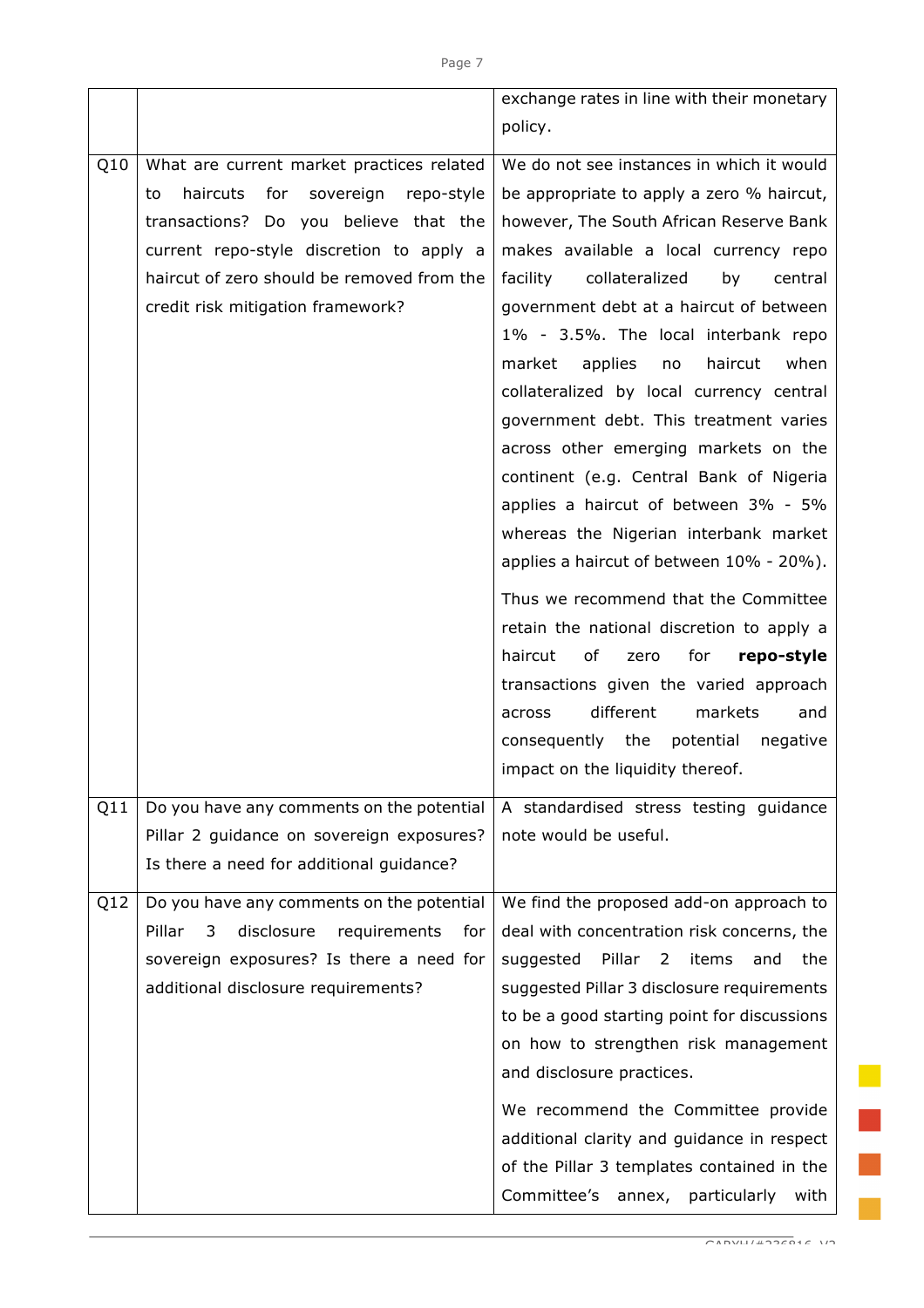|     |                                                                                                                                                                                                                | respect to sovereign exposures held<br>within Trading book.<br>For example, is only the default risk<br>charge for sovereign exposure in the<br>trading book to be included in column f of<br>template 1 and 2? How should long and<br>short positions in sovereign debt across<br>different<br>maturities<br>different<br>and<br>currencies be netted in column e of<br>template 1 and 2?<br>believe<br>the<br>absence<br>We<br>оf<br>the                                                                                                                                   |
|-----|----------------------------------------------------------------------------------------------------------------------------------------------------------------------------------------------------------------|------------------------------------------------------------------------------------------------------------------------------------------------------------------------------------------------------------------------------------------------------------------------------------------------------------------------------------------------------------------------------------------------------------------------------------------------------------------------------------------------------------------------------------------------------------------------------|
|     |                                                                                                                                                                                                                | aforementioned<br>clarity and<br>quidance<br>could lead to inconsistencies in the<br>of<br>disclosure<br>sovereign<br>exposures<br>banks<br>amongst<br>and<br>consequently<br>misinterpretation by the market.                                                                                                                                                                                                                                                                                                                                                               |
| Q13 | Do you agree that home authorities of<br>internationally active banks should be<br>encouraged to recognise the prudential<br>treatment of sovereign exposures applied<br>by host authorities for subsidiaries? | Agree, otherwise more than one approach<br>would need to be considered.<br>Home authorities' must recognise the<br>prudential<br>treatment<br>of<br>sovereign<br>exposures applied by host authorities. To<br>allow home authorities to deviate from<br>host authorities would lead to an un-<br>leveled<br>field<br>playing<br>between<br>internationally active and domestic banks<br>as well as result in confusion in the market<br>the<br>level<br>of risk<br>to<br>amongst<br>as<br>international<br>domestic<br>banks<br>and<br>operating in a specific jurisdiction. |
| Q14 | Are any further revisions to the regulatory<br>treatment of sovereign exposures needed?                                                                                                                        | Discussions will need to be held with the<br>relevant sovereigns to consider this<br>framework as well as the additional<br>pricing stress this may have on their<br>operations.                                                                                                                                                                                                                                                                                                                                                                                             |

×,

÷,

e<br>Ba